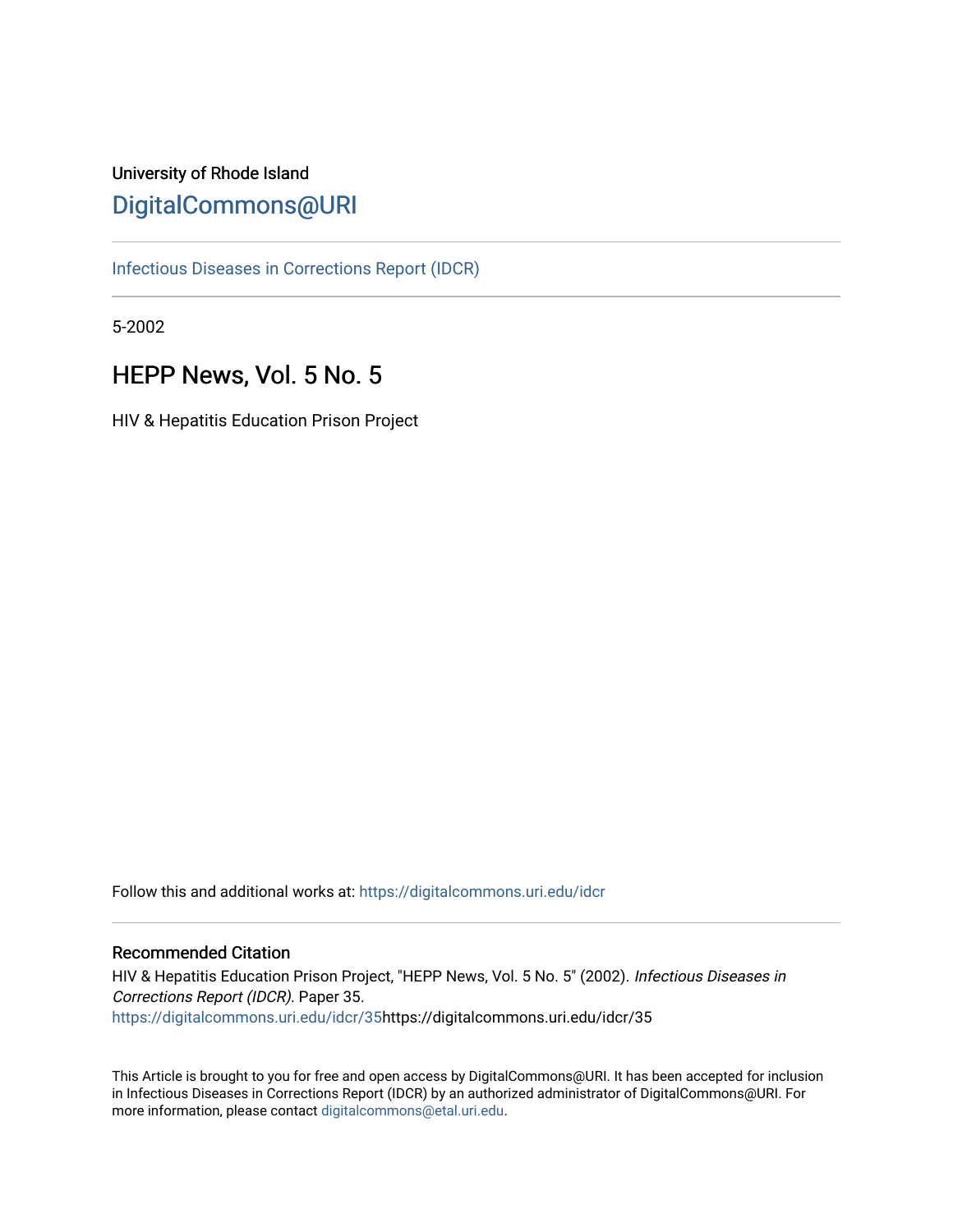

SPONSORED BY THE BROWN MEDICAL SCHOOL OFFICE OF CONTINUING MEDICAL EDUCATION.

## **ABOUT HEPP**

*HEPP News, a forum for correctional problem solving, targets correctional administrators and HIV/AIDS and hepatitis care providers including physicians, nurses, outreach workers, and case managers. Continuing Medical Education credits are provided by the Brown University Office of Continuing Medical Education to physicians who accurately respond to the questions on the last page of the newsletter.* 

### **CHIEF EDITOR Anne S. De Groot, M.D.**

*Director, TB/HIV Research Lab, Brown Medical School*

#### **DEPUTY EDITORS Frederick L. Altice, M.D.** *Director, HIV in Prisons Program,*

*Yale University AIDS Program*

**Joseph Bick, M.D.** *Director, HIV Treatment Services, California Medical Facility, California Department of Corrections*

**David P. Paar, M.D.** *Director, AIDS Care and Clinical Research Program, University of Texas, Medical Branch*

**Faculty Disclosure** In accordance with the Accreditation Council for Continuing Medical Education Standards for Commercial Support, the faculty for this activity have been asked to complete Conflict of Interest Disclosure forms. Disclosures are listed at the end of articles. All of the individual medications discussed in this newsletter are approved for treatment of HIV and hepatitis unless otherwise indicated. For the treatment of HIV and hepatitis infection, many physicians opt to use combination antiretroviral therapy which is not addressed by the FDA.

*HEPP News is grateful for the support of the following companies through unrestricted educational grants: Major Support: Agouron Pharmaceuticals and Abbott Laboratories Sustaining: Boehringer-Ingelheim Laboratories, Roche Pharmaceuticals, Schering-Plough, Virologic and GlaxoSmithKline*

### **HIV Treatment Update for Prison and Jails: 2002 Anne De Groot, M.D.\*, Brown Medical School and Rick Altice, M.D.\*\*, Yale HIV in Prisons Program**

### **Safe Steering and the Global AIDS Crisis**

Bill Gates, founder of Microsoft, opened the 9th Conference on Retroviruses and Opportunistic Infections (9th CROI) as keynote speaker by comparing the AIDS epidemic in Africa to the sinking of the Titanic. This analogy is extremely apt, for not only is it proving difficult to gauge the severity of the epidemic by examining the tips of the icebergs (those known to be infected), but it also appears that the number of lifeboats on board (available treatments) is inadequate to ensure the safety of all the passengers. Although Bill Gates did not elaborate further, he clearly implied that passengers in steerage may not be aware of existing disparities between their chances of survival compared to passengers holding a higher class of ticket. He invoked philanthropy as one potential solution to the global AIDS crisis, and asked every conference participant to view those afflicted by HIV/AIDS as their neighbors in the world village and to engage in the battle against AIDS on pure humanitarian grounds.

This article will review aspects of the 9th CROI relevant to the management of HIV and hepatitis in correctional settings. The impact of research reported at the CROI on the current management of HIV infection, as summarized in HHS guidelines (last updated Feb. 4, 2002), will also be presented.

### **Starting Controversy**

In only a few short years, recommendations on initial antiretroviral treatment in the treatmentnaïve individual have completely changed course. In 1996, the "hit early, hit hard" approach to HIV management was unveiled by David Ho and colleagues at the World AIDS conference in Vancouver. Their recommendation for early, intense therapy was based on the results of mathematical models that predicted that HIV infection could be eradicated from infected cells in a matter of years if viral replication were completely suppressed.<sup>1</sup> Unfortunately, these early models of HIV replication were flawed because it was not known at the time that HIV could persist for decades in resting T cells, macrophages, and other "sanctuary" sites. It is now recognized that this persistent virus is a source for renewed viral replication and infection of other cells when HAART is discontinued.<sup>2</sup>

Gradually, optimistic sessions on "HIV Eradication" at the annual CROI meeting have given way to sessions focusing on optimizing the durability of therapeutic response and limiting drug toxicity using strategic treatment interruption (STI), immunotherapy, and other strategies which reduce exposure to or even obviate the need for antiretroviral therapy. <sup>3</sup> This year, initial hopes for interrupted therapy were dashed as STI was put to "R.I.P." (rest in peace) by Bernard Hirschel, who summarized data from the Swiss Spanish Intermittent Therapy Trial (SSITT).<sup>4</sup> Reports on the long term side effects associated with HAART also became more numerous (Adverse Events will be covered in Update Part Two in the June/July issue of HEPP News; Volume 5, Issue 6/7).

In the "Controversies" session of the CROI conference, Richard Chaisson, M.D., of Johns Hopkins University raised another note of caution and proposed that we temper our enthusiasm for early treatment by considering the potential for treatment-related adverse events along with new data on patient outcomes when deciding when to initiate treatment.<sup>5</sup> This more cautious approach to the initiation of HAART is also reflected in the most recent version of the HHS Guidelines for the management of HIV infection in Adults and Adolescents<sup>6</sup> (Table 1): *"While randomized clinical trials provide strong evidence for treating patients with <200 CD4+ T cells/mm 3 , the optimal time to initiate antiretroviral therapy among asymptomatic patients with CD4+ T cell counts >200 cells/mm 3 is not known. For individuals with >200 CD4+ T cells/mm 3 , the strength of the recommendation for therapy must balance the readiness of the patient for treatment, consideration of the prognosis for disease-free survival as determined by baseline CD4+ T cell count and viral load levels, and assessment of the risks and potential benefits associated with initiating antiretroviral therapy."* <sup>6</sup> *Continued on page 2*

## **WHAT'S INSIDE** HEPPigram **manual control of 5** Spotlight pg 6 HIV 101 **manual control of the 101** PM 7 Self-Assessment Test pg 9

Brown Medical School | Providence, RI 02906 | 401.277.3651 | fax: 401.277.3656 | www.hivcorrections.org *If you have any problems with this fax transmission please call 800.748.4336 or e-mail us at HEPP@corrections.net*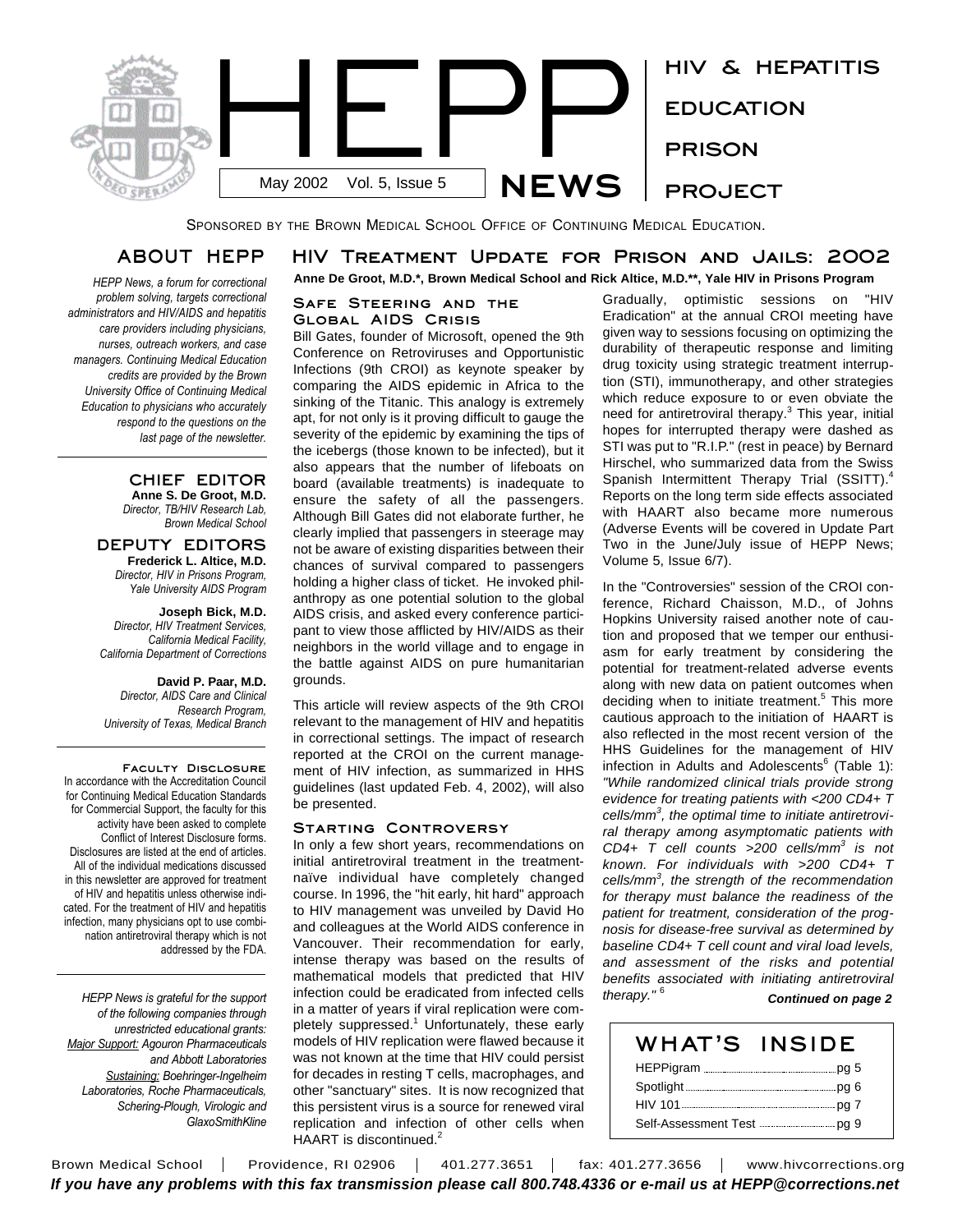### **HIV Treatment Update...** *(continued from page 1)*

An important new concept that was discussed at the meeting was the "AUC" or "area under the curve" for HIV viral load. There appears to be a good correlation, as expected, between viral load AUC and clinical outcomes. It should come as no surprise that lower viral load AUC (fewer detectable viral loads or lower viral loads measured at several time points during therapy) were directly correlated with patient adherence and combination therapy potency. This relationship between adherence and outcomes is emphasized in the HHS guidelines: *"patient readiness"* is to be used as a key determinant for initiating therapy. 6

### **Starting at <200 CD4**

Due in part to the ability of HAART to lower viral loads for prolonged periods of time, new data from longitudinal cohort studies appears to demonstrate that delaying HAART may not be detrimental in the context of the current standard of HIV care in developed countries (in Europe, the US or Australia, where the cohort studies were located). One study by a group in Europe<sup>7</sup> showed that virologic suppression can be achieved even when starting HAART at CD4+ T cell <200, and that the level of virologic suppression achieved was equivalent to starting HAART at >350. At first glance, this appeared to contrast with another report by Sterling et al., which indicated that starting HAART at higher CD4+ T cell appeared to be associated with improved clinical outcomes.<sup>8,9</sup> However, Richard Chaisson, one of the investigators, pointed out that even in this study, the beneficial effects of early treatment were eliminated when controlling for the viral load AUC.<sup>5,8</sup> In other words, patients who achieved similarly low viral loads did equally well whether they were started at <200 or <350. $8$  Dr. Chaisson was emphatic, stating *"Patients started on antiretroviral therapy with CD4+ T cell counts >350 are likely to experience considerable toxicity as well as emergence of drug-resistant virus in the absence of a compelling clinical benefit. Initiation of therapy should be based on CD4+ T cell count and the patient's ability to comply with complex and potentially toxic regimens."* 5

### **Starting at >350 CD4**

In contrast, several clinical studies presented at the 9th CROI appeared to demonstrate that earlier HAART initiation (at CD4+ T cells >350) might be advantageous. David Cooper, from the Sydney (Australia) AIDS group<sup>10</sup> showed that immune function could be restored in patients who started HAART later, but the durability of the restoration might be decreased. In that study, as in the EUROSIDA study, baseline CD4+ T cell

### **Table 1: Indications for Initiating HAART in HIV-1 Infected Patients**

| <b>Clinical</b><br>Category               | CD4+ T Cell<br>Count                          | Plasma HIV<br><b>RNA</b>             | <b>Recommendation</b>                                                                                                                                                                                                            |  |
|-------------------------------------------|-----------------------------------------------|--------------------------------------|----------------------------------------------------------------------------------------------------------------------------------------------------------------------------------------------------------------------------------|--|
| Symptomatic<br>(AIDS, severe<br>symptoms) | Any value                                     | Any value                            | Treat                                                                                                                                                                                                                            |  |
| Asymptomatic,<br><b>AIDS</b>              | $<$ 200/mm <sup>3</sup>                       | Any value                            | Treat                                                                                                                                                                                                                            |  |
| Asymptomatic                              | $>$ 200/mm $3$ but<br>$<$ 350 mm <sup>3</sup> | Any value                            | Treatment should generally be offered,<br>though controversy exists.^                                                                                                                                                            |  |
| Asymptomatic                              | >350/mm <sup>3</sup>                          | >55,000<br>(by bDNA or<br>RT-PCR)    | Some experts would recommend initiat-<br>ing therapy, recognizing that the 3-year<br>risk of developing AIDS in untreated<br>patients is >30% and some would defer<br>therapy and monitor CD4+ T cell<br>counts more frequently. |  |
| Asymptomatic                              | >350/mm <sup>3</sup>                          | $<$ 55,000<br>(by bDNA or<br>RT-PCR) | Many experts would defer therapy and<br>observe, recognizing that the 3-year<br>risk of developing AIDS in untreated<br>patients is 15%.                                                                                         |  |

*^Clinical benefit has been demonstrated in controlled trials only for patients with CD4+ T cells <200/mm 3 . However, most experts would offer therapy at a CD4+ T cell threshold <350/mm 3 . A recent evaluation of data from the MACS cohort of 231 individuals with CD4+ T cell counts >200* and <350 cells/mm<sup>3</sup> demonstrated that of 40 (17%) individuals with plasma HIV RNA <10,000 *copies/ml, none progressed to AIDS by 3 years (Alvaro Munoz, personal communication). Of 28 individuals (29%) with plasma viremia of 10,000-20,000 copies/mL, 4% and 11% progressed to AIDS at 2 and 3 years respectively. Plasma HIV RNA was calculated as RT-PCR values from measured bDNA values. For further information, see the full HHS guidelines. Adapted from HHS guidelines, updated February 4, 2002, p.37 6*

count at initiation of therapy determined which patients would achieve CD4+ T cell counts above 500 cells/mm<sup>3</sup> with HAART.<sup>11</sup> Another study by the Hopkins group (Palella et al.) showed that initiation of HAART at CD4+ T cell 201-350/mm<sup>3</sup> was associated with reduction in mortality in comparison with patients for whom HAART was delayed until they reached a lower CD4+ T cell count.<sup>12</sup> Thus, individual clinicians will need to continue to use their discretion when considering when to start therapy. Perhaps all of these studies are best interpreted as indicating that patients who are highly motivated (and expected to achieve lower viral load AUC) might choose to initiate therapy at lower CD4+ T cell counts (<200) and still achieve excellent virologic response. Delaying therapy may have other important effects on the overall epidemic: (1) HIV is more easily transmitted by persons who are HIV infected and not on treatment and (2) delayed treatment may impair the reconstitution of anti-HIV immune responses - which may become more important as therapeutic HIV vaccines advance to Phase III trials. The bottom line is that the whole patient (medical status, psychosocial context, motivation, etc.) must be considered.

Despite these revisions to the guidelines, not all HIV treaters are convinced that delayed treatment is the optimal strategy. As Brigitte Autran (Pitié-Salpétrière, Paris, France) explained in her opening day ple-

nary talk, HIV immunopathogenesis data seems to indicate that starting HAART earlier may preserve T cell responses that are specifically directed against HIV, which are associated with better control of chronic infection.<sup>13</sup> In her plenary talk on immune restoration, Autran postulates that the early recovery of anti-opportunistic infection (OI) CD4+ T cell response is due to the presence of chronic OI. She provided data showing that Tetanus, CMV, and Candida responses return after HAART, but not with anti HIV-specific help: the CD4+ T cells specific for HIV that had been erased soon after primary infection do not reconstitute, while the preexisting CD8+ T cells decrease in direct proportion with the viral load.<sup>13</sup> Such data, as well as information presented at the 9th CROI on once-a-day regimens and 2nd generation ART drugs with fewer side effects, may eventually reshift treatment recommendations towards earlier (>350 CD4+ T cells/mm<sup>3</sup>) treatment in the future.

### **Impact of Clinical Care**

In what now appears to be an annual update on the impact of access to specialty care in HIV morbidity and mortality, Kitahata and colleagues reported that the risk of HIV disease progression and death was determined by whether or not patients received HAART within 12 months of their initial clinic visit (this study cohort consisted of 238 patients receiving care at a university-affiliated HIV clinic). CD4+ T cell counts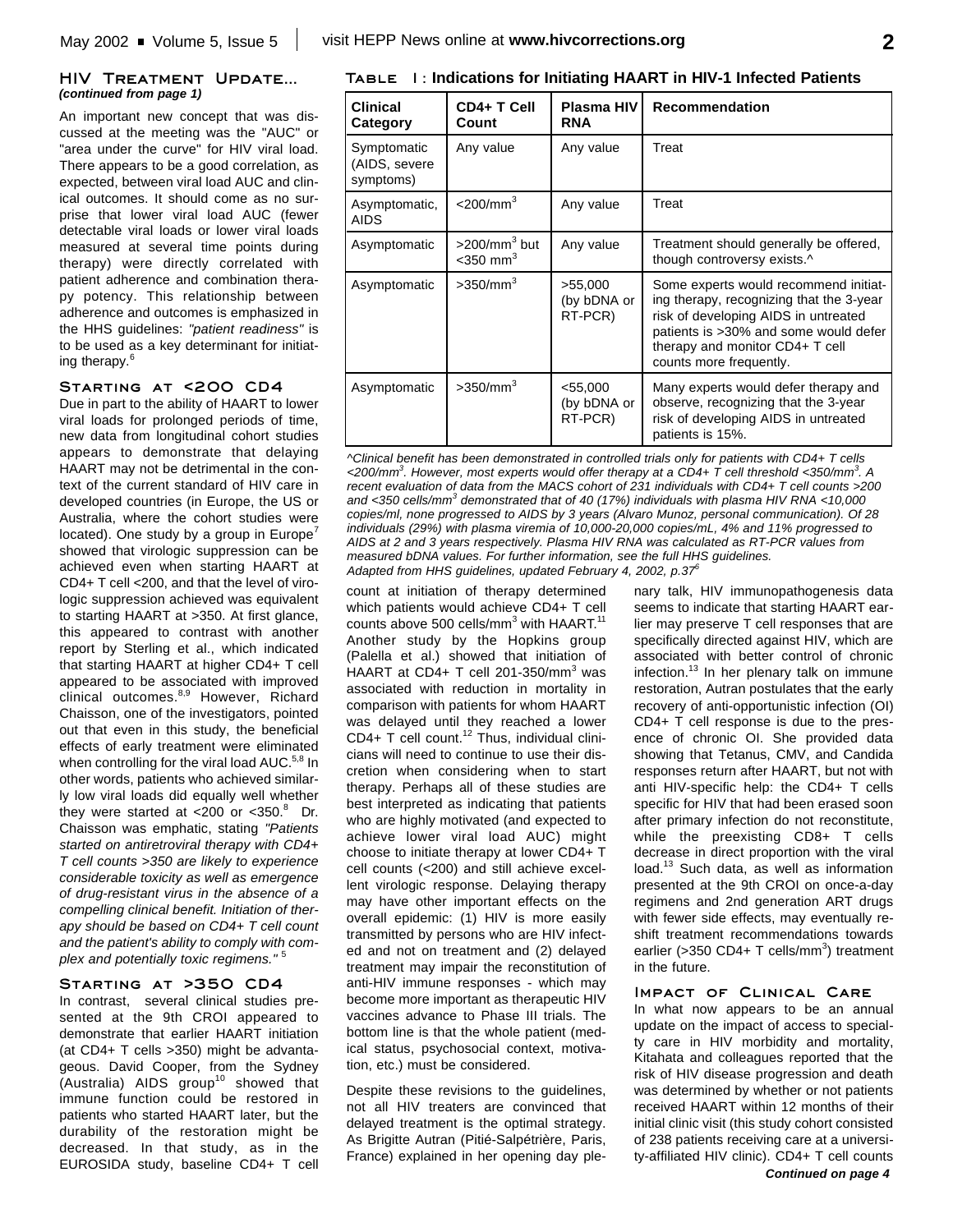# **Letter from the Editor**

### *Dear Colleagues:*

*The two themes that run through this issue of HEPP News are the changing standards of HIV care and women's issues.* 

*Most of us are wary of changes of any sort because change may result in confusion, suspicion, and extra work. With regard to HIV care, the standard for initiating antiretroviral therapy in asymptomatic individuals has changed from relatively early intervention (CD4 count < 500 cells per cc of blood or viral load greater than 20,000 copies per cc of blood) to delayed therapy (CD4 < 350 cells/cc and VL > 55,000). The main article provides a summary of the latest HIV research that was presented at the 9th Conference on Retroviruses and Opportunistic Infections (February 24 - 28, 2002, Seattle, Washington) and also highlights the changes in the HHS treatment guidelines. The results of clinical trials and other research provide us, the clinicians, with the evidence upon which to base our medical treatment. Within the prison, adherence to these new guidelines will probably result in fewer patients on antiretroviral therapy. While this may please administrators who oversee the budget for medical care, it may also arouse suspicion in inmates who suspect we are skimping on their care. So clinicians will have to work extra hard to educate themselves and their patients about the pros and cons of early versus delayed therapy. Testing in correctional settings also continues to be a high priority, given the large number of people who do not know they are infected. You can expect to see more changes in future guidelines as the latest research results are incorporated into evidence-based medicine, the most rational way of treating medical conditions.*

*Because Mother's Day occurs in May, HEPP News has, according to our tradition, included a spotlight on women and HIV. Unfortunately, as this spotlight indicates, there is still a relative dearth of research on women's issues. Nonetheless some encouraging information has been reported: low-grade cervical lesions in HIV-positive women may have a lower than expected frequency of progression to neoplasia and mother-to-child transmission of HIV can almost be eliminated if the mother receives antiretroviral therapy to reduce the VL to undetectable levels.*

*After reading this issue, providers should understand the changes in the HHS guidelines, be familiar with the Black Box Warnings and the new research on women and HIV, and have an idea of how to treat the HIV/HCV coinfected patient.*

*We hope you enjoy this issue of HEPP NEWS. Please provide us with your feedback and comments so that we can continue to provide you with useful information for treating incarcerated patients with HIV and/or HCV.*

*Sincerely yours,* g *David P. Paar*

# **Subscribe to HEPP News**

Fax to **617.770.3339** for any of the following: *(please print clearly or type)*

| subscription of HEPP News fax/email newsletter. | Yes, I would like to add/update/correct (circle one) my contact information for my complimentary                                                                        |
|-------------------------------------------------|-------------------------------------------------------------------------------------------------------------------------------------------------------------------------|
| HEPP News fax/email newsletter.                 | Yes, I would like to sign up the following colleague to receive a complimentary subscription of                                                                         |
| email (rather than have a fax).                 | Yes, I would like my HEPP News to be delivered in the future as an attached PDF file in an                                                                              |
|                                                 |                                                                                                                                                                         |
| <b>CHECK ONE:</b>                               | O Physician C Physician Assistant C Nurse/Nurse Practitioner C Nurse Administrator<br>O Pharmacist O Medical Director/Administrator O HIV Case Worker/Counselor O Other |
|                                                 | ADDRESS:_________________________CITY: ____________________STATE: ____ ZIP: ___________ s                                                                               |
|                                                 |                                                                                                                                                                         |
|                                                 |                                                                                                                                                                         |
|                                                 |                                                                                                                                                                         |

Published monthly and distributed by fax, HEPP News provides up-tothe-moment information on HIV and hepatitis treatment, efficient approaches to administering treatment in the correctional environment, national and international news related to HIV and hepatitis in prisons and jails, and changes in correctional care that impact HIV and hepatitis treatment.

### **Senior Advisors**

John H. Clark, M.D., M.P.H., F.S.C.P. *Los Angeles County Sheriff's Department*

> Helene D. Gayle, M.D., M.P.H. *Bill & Melinda Gates Foundation*

Theodore M. Hammett, Ph.D. *Abt Associates*

Ned E. Heltzer, R.Ph., M.S. *Heltzer Associates*

Ralf Jürgens *Canadian AIDS Law Legal Network*

Joseph Paris, Ph.D., M.D. *CCHP Georgia Dept. of Corrections*

> David Thomas, J.D., M.D. *Florida Dept. of Corrections*

Louis C. Tripoli, M.D., F.A.C.F.E. *Correctional Medical Institute, Correctional Medical Services*

Lester Wright, M.D. *New York State Dept. of Corrections*

> **Associate Editors** Karl Brown, M.D. *Rikers Island Jail*

Dean Rieger, M.D. *Indiana Dept. of Corrections*

Josiah Rich, M.D. *Brown University School of Medicine, The Miriam Hospital*

Stephen Tabet, M.D., M.P.H. *Univ. of Washington Division of Infectious Disease, Seattle HIVNET*

> David A. Wohl, M.D. *University of North Carolina*

> > **Managers** Craig Grein *Brown University*

Michelle Gaseau *The Corrections Connection*

**Layout** Kimberly Backlund-Lewis *The Corrections Connection*

**Distribution** *Screened Images Multimedia*

**Managing Editor** Rebecca Nerenberg *HIV/Hepatitis Education Prison Project*

The editorial board and contributors to HEPP News include national and regional correctional professionals, selected on the basis of their experience with HIV and hepatitis care in the correctional setting.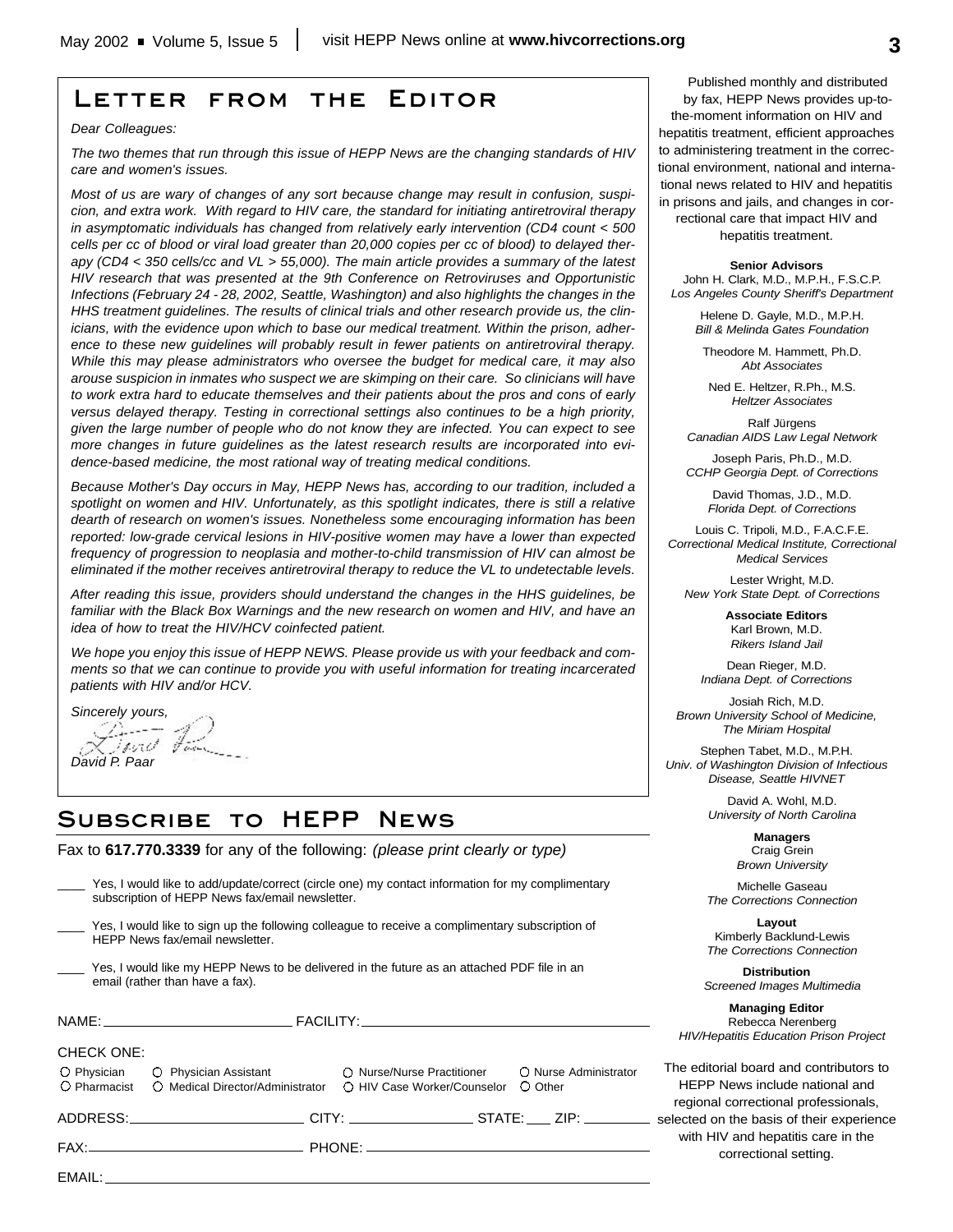### **HIV Treatment Update...** *(continued from page 2)*

were also an independent risk factor for disease progression. Patients with CD4+ T cell counts < 200 cells/mm $3$  were at significantly greater risk of disease progression than patients with higher CD4+ T cell counts, even if antiretroviral therapy was started. These data again suggest that starting therapy sooner rather than later may be beneficial regardless of the CD4+ T cell count.<sup>14</sup>

### **Adverse Effect Accumulation**

Part of the dampening of enthusiasm for early treatment at the 9th CROI is due to accumulation of data on adverse events associated with HAART. The list of adverse events associated with HAART now includes: lactic acidosis/ hepatic steatosis, HAART-associated hepatotoxicity, fat maldistribution or lipodystrophy, hyperlipidemia, osteopenia, skin rash, and new additions to the HHS guidelines: hyperglycemia, osteonecrosis, and osteoporosis. And, as shown in the HIV 101, the list of serious side effects (issued as "black box" warnings by the FDA) is growing, with the recent addition of NNRTI-associated hepatitis (nevirapine) and NRTI-associated lactic acidosis in association with Guillain-Barré- like neurotoxicity following severe lactic acidosis (as reported at the 9th CROI). Skin rash has now become a class-related adverse event (associated with NNRTIs).

### **Emerging Resistance**

Reports at the 9th CROI also raised concern about the impact of drug resistance on future HAART therapy. This concern is reflected in the new emphasis in the HHS guidelines on genotyping at initiation of HAART for individuals in whom acute HIV infection is diagnosed. For example, Bennett and colleagues studied 923 recently diagnosed people in 10 US cities (1998-2000) and noted that resistance to 1 or more antiretroviral from any class increased from 3.8% to 9.0% during the study period.<sup>15</sup> Grant and colleagues evaluated viral genotypes in 225 recently infected individuals in San Francisco, California and found that resistance to any class of drug increased from 16.7% to 27.6% between July 1996 and 2001.<sup>16</sup> In contrast, investigators in Sydney, Australia, failed to observe such an increase.<sup>17</sup> The new HHS guidelines reflect concerns about the impact of drug resistance on response to initiation of treatment: *"Transmission of drug-resistant strains of HIV has been documented, and may be associated with a suboptimal virologic response to initial antiretroviral therapy. If the decision is made to initiate therapy in a individual with acute HIV infection, optimization of the initial antiretroviral regimen through the use of resistance testing is a reasonable, albeit untested, strategy.*

*Because of its more rapid turnaround time, the use of a genotypic assay may be preferred in this setting."* <sup>6</sup>

### **Interrupted therapy and Immunity**

As is well known, in the course of chronic infection, HIV specific T cells are extremely activated and active, located in proximity to dendritic cells (DCs) that not only present HIV specific epitopes (which activate them) but also have live virions on their surface. Therefore the DCs simultaneously activate and infect CD4+ T helper cells - which then, in turn, become the target of HIV-specific CD8+ cytotoxic T cells (CTL). This leads to the preferential depletion of CD4+ T cells specific for HIV, as has been described by a number of expert HIV immunologists including B. Autran and Bruce Walker. The process is termed "depletion of HIV-specific T helper cells" and is a critical issue at the heart of controversies related to initiation of HAART, STI, and therapeutic vaccination.

What happens to the HIV specific CD4+ T cells? After interruption of HAART (as with STI), Autran, speaking in the plenary session, saw increases in HIV specific CD4+ T cells that were associated with the rebound in viremia. The CD4+ T cells rebounded even before the virus was detectable, and, alarmingly, usually disappear before the treatment was re-introduced. She postulated that these HIV-specific CD4+ T cells are immediately eliminated (either by HIV-specific CD8+ T cells or by the direct destruction of the cell due to viral replication). Thus, Autran says that STI may actually be problematic - because as each wave of CD4+ T cells is re-introduced, they are wiped out by the HIV-specific CD8+ T cells. This observation has major implications for patients who undergo periods of "Unstructured Treatment Interruption" such as those individuals who cycle through correctional facilities. Furthermore, given this information, STI is bound to fail.

A related report at the 9th CROI demonstrated the co-evolution of antibody responses and viral escape, in waves, during infection. Using a novel HIV entry assay, Richman and colleagues evaluated the coevolution of HIV envelope and neutralizing antibody from plasma following primary HIV-1 infection. Most patients (12/14) rapidly generated strong neutralizing antibody responses to autologous virus. However, each sequentially replicating generation of viruses consistently and rapidly escaped the concurrent neutralizing antibody response by developing mutations in the RNA sequences that code for the neutralizing epitopes. The rate of viral neutralization escape was remarkable and indicated that neutralizing antibody can exert a previously unappreciated level of selective pressure on viral evolution. These data have important implications for natural history and vaccine development.<sup>18</sup>

### **Stopping Therapy**

In a report from CROI that was very relevant to HIV care in corrections, the EUROSIDA group evaluated the impact of stopping antiretroviral therapy. They evaluated the clinical outcome of 565 patients in the EUROSI-DA study who interrupted HAART on their own. Of the 565, 49% have restarted therapy, and 290 developed a new AIDS Related Event (ARE) or died. Twenty-eight of these events occurred after being off therapy for at least 3 months  $(28/140$  person-years =  $0.20$ per person-year). The relative hazard of a new ARE or death associated with having been off therapy for at least 3 months was 2.4 (95% CI 1.6-3.6; p=0.0001) after adjustment for the latest CD4+ T cell count and viral load. These data indicate that risk of AIDS and death increases more than two fold upon therapy interruption or stopping. The absolute risk remains closely linked to the latest CD4+ T cell count and was highest among patients with a latest CD4+ T cell count below 200/mm<sup>3</sup>.<sup>19</sup>

### **Detecting HIV**

Perhaps the most important role that corrections plays in the global AIDS crisis is the role of testing and educating HIV-infected individuals. At the 9th CROI, Fleming and colleagues from the Centers for Disease Control and Prevention (CDC) reported on the continued spread of HIV in the United States. They estimated that in 2000, between 850,000 and 900,000 people in the United States were living with HIV infection, and 40,800 people acquired infection. A substantial number of people with HIV infection (between 180,000 and 280,000) are unaware of this fact, further increasing the risk for transmission. 20

Perhaps more importantly, it is still clear that many HIV-infected subjects do not know their status. The goal of the CDC's Project SAFE (Serostatus Approach to Fighting the Epidemic) is to bring people into care and counseling earlier.<sup>21</sup> Unfortunately, it now appears that treatment of HIV-infected individuals is to be delayed until they achieve lower CD4+ T cell counts, leading to the inevitable question from the patient: Why get tested? Clearly, because there are so many individuals who are unaware of their infection, it is important to continue to test individuals for HIV. This is particularly true in corrections, a setting with which many people at high risk for HIV infection come into contact. While the patient may not see the benefit of getting tested for HIV, the correctional health care provider must continue to encourage testing of individuals at risk for infection. Returning to the image of the Titanic proposed by Bill Gates, reports pre-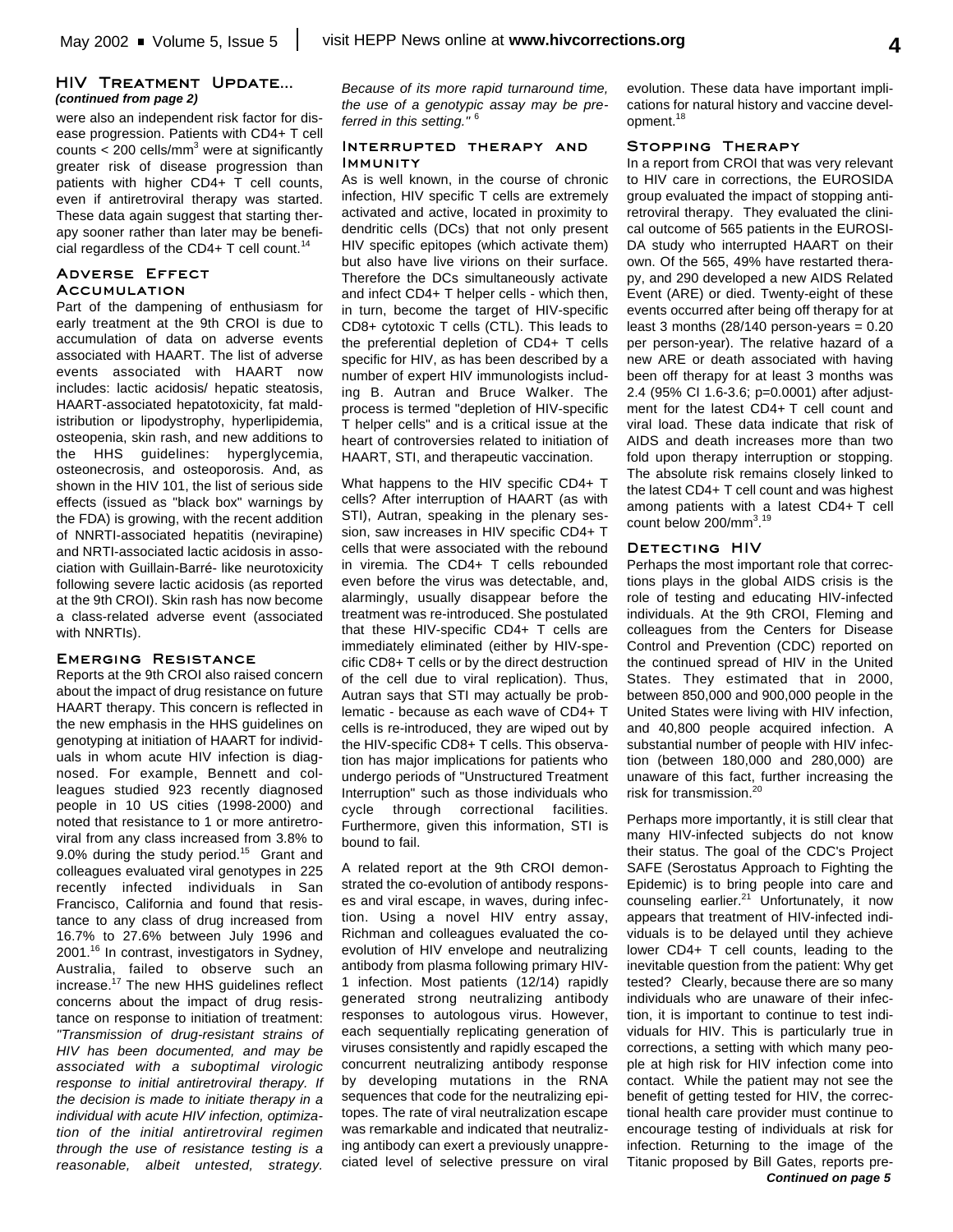# **HEPPigram**

# **Correctional Physicians Dilemma: Which to Treat First in the Co-infected (HIV/HCV) Patient?**



 $\cdot$  HCV infection complicating HIV treatment

*References: Bonacini, M. AIDS Reader. 2002;12(1):19-26./ AIDS Clinical Care. 2002 May; 14 (5):39-43./ HEPP News, April 2002.*

### **HIV Treatment Update...** *(continued from page 4)*

sented at the 9th CROI leave us lost at sea, surrounded by dangers that are half-perceived. The best advice for correctional health care providers may be to stay tuned in for more changes in course as our understanding of HIV continues to evolve.

immune response to HCV

### *DISCLOSURES:*

*\*Consultant & Speaker's Bureau: Abbott, Agouron Pharmaceuticals, Merck, Roche, Boehringer-Ingelheim, Schering Plough \*\*Consultant and Speaker's Bureau: Abbott Laboratories, Boehringer Ingelheim, Roche, Agouron, Bristol Myers Squibb, GlaxoSmithKline, Gilead Sciences, Ortho Biotech and Merck Pharmaceuticals.*

### *REFERENCES:*

- *1. Perelson AS, Neumann AU, et al. Science. 1996;271(5255):1582-6.*
- *2. Finzi D, Hermankova M, et al. Science. 1997;278(5341):1295-300.*
- *3. STI was reviewed in HEPP News, October 2001; 4(10).*
- *4. Hirschel B, Fagard C et al. Abstract 528-M and Hirschel, B. Abstract S18, 9th CROI, February 24-28, 2002, Seattle, WA.*

*5. Chaisson, R. Session 21 Symposium. S17: When to Start Antiretroviral Therapy? 9th CROI.*

*6. HHS Adult and Adolescent guidelines for Antiretroviral Therapy, available at http://www.hivatis.org/guidelines/adult/Feb04\_02/AdultGdl.pdf*

*7. Phillips AN, Staszewski S, et al. JAMA 2001; 286:2560-2567.*

*8. Sterling TR, Chaisson RE, et al. Session 66, Poster 469-M. 9th CROI. 9. Chaisson RE, Keruly JC, et al. JAMA 2000; 284:3128-9.*

- *10. Kaufmann GR, Cunningham P, et al. J Acquir Immune Defic Syndr. 1999 Dec 15;22(5):437-44.*
- *11. Kaufmann GR, Bloch M, et al. AIDS. 2000 May 26;14(8):959-69.*
- *12. Palella F, Knoll M, et al. Session 5, Oral Abstract 13. 9th CROI.*
- *13. Autran, B. "Immune Reconstitution and Immunologic Responses to Antiretroviral Therapies: Implications for Therapeutic Strategies." Plenary session 3, 9th CROI.*
- *14. Kitahata M, Dillingham P, Van Rompaey S. Abstract 467. 9th CROI.*
- *15. Bennett D, Zaidi I, et al. Abstract 372. 9th CROI.*
- *16. Grant RM, Kahn J, Warmerdam M, et al. Abstract 1368. 9th CROI.*
- *17. Ammaranond P, Cunningham P, et al. Abstract 370. 9th CROI.*
- *18. Richman DD, Wrin T et al. Session 10, Oral Abstract LB5. 9th CROI.*
- *19. Lundgren JD, Vella S, et al. Session 13, Oral Abstract 48. 9th CROI.*
- *20. Fleming PL, Byers RH, et al. Abstract 11. 9th CROI. 21. Neal JJ, Fleming PL. Abstract 474. 9th CROI.*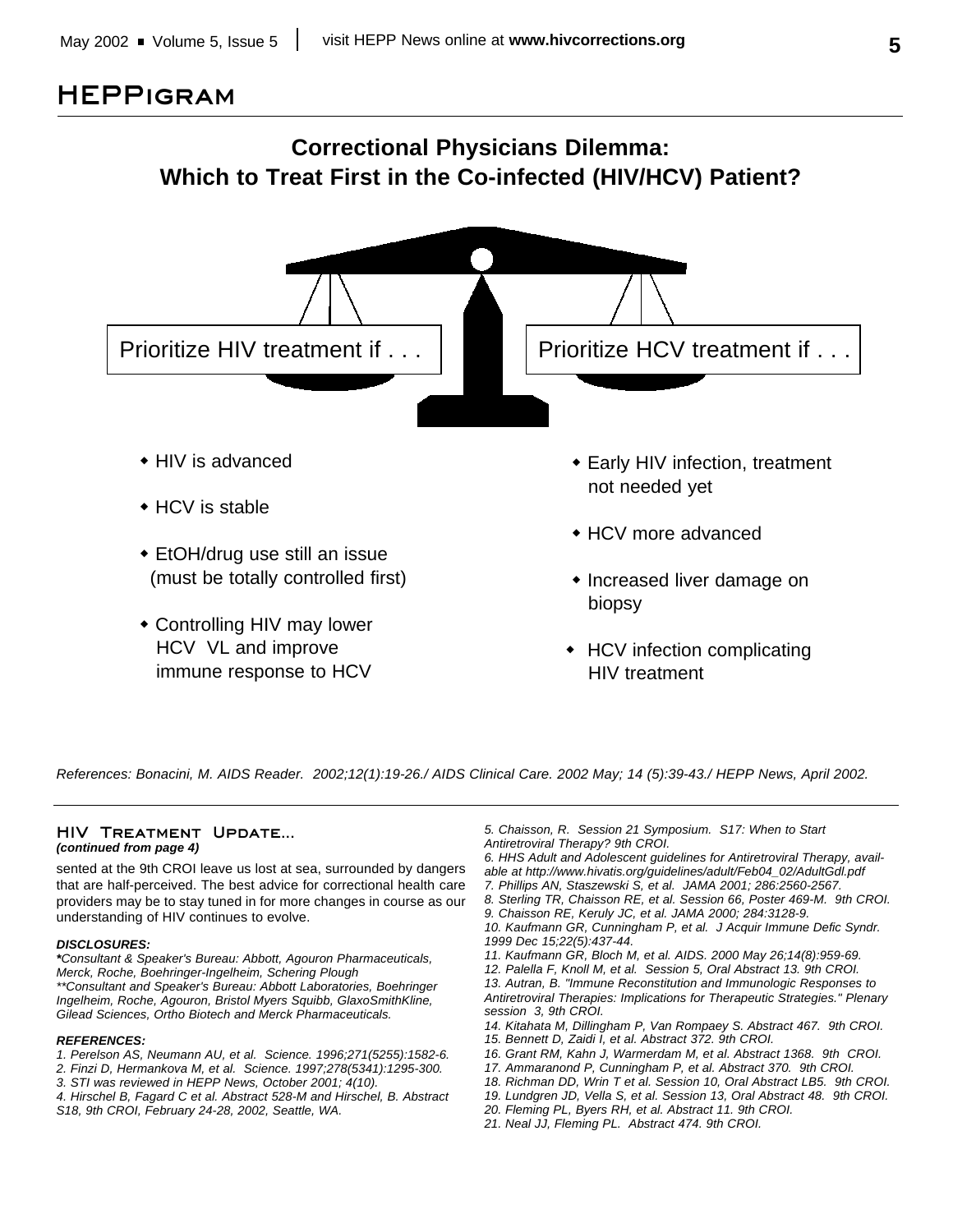# **Spotlight: An Update on HIV Care for Women**

### **by Rick Altice, M.D.\*, Yale HIV in Prisons Program**

The topic of HIV management in women received hardly any attention at the 9th CROI, despite recent findings on the gender differences in CD4+ T cell counts and viral loads at the time of AIDS diagnosis (Table 1). The significance of these differences remains to be determined. Overall, the women appear to progress to AIDS at the same rate as men, given equivalent access to care<sup>1</sup>, and the CD4 T cell counts are more similar than they are different<sup>2</sup>. Until large cohort comparisons are performed, it is not clear whether we should be starting women on treatment using different viral load thresholds or T cell measurements than are used for men.

Despite the relative lack of focus on women's issues, a few important insights on the management of HIV+ women emerged. As presented in one late breaker session that has relevance to the management of HIV infection in incarcerated women<sup>3</sup>, HIV seropositive and HIV seronegative women with biopsy-proven Squamous Intraepithelial Lesions (SIL) of the cervix were randomized to two distinct interventions, based on whether they had low (LGSIL) or high (HGSIL) grade cervical lesions. Women with LGSIL were randomized into observation or cryotherapy; those with HGSIL received either cryotherapy, LEEP or surgical cone therapy. At one year, HIV seropositives with LGSIL were less likely to have a normal pap smear than HIV seronegatives (24% vs. 61% for those being observed without intervention and 56% vs. 95% among those having received cryotherapy). Only 4% of HIV seropositive women with LGSIL who were either observed or who received cryotherapy developed HGSIL at one year. Among HIV seropositives with severe cervical disease (HGSIL), all treatment modalities resulted in a much poorer response rate than for HIV seronegatives. The proportion with a normal pap smear was 29%, 42% and 45% for those receiving cryotherapy, LEEP or cone treatment, respectively (these differences were not statistically significant). Thus, no single treatment modality was preferred.

The take home message for correctional providers is that HIV seropositive women with SIL do not respond to standard cervical therapies as well as HIV seronegatives. However, those HIV seropositive women with LGSIL may not need immediate interventions as was once thought because the rate of progression is not fast. Among HIV seropositive women with HGSIL, therapy is indicated; however there does not appear to be any preferred treatment modality. Correctional providers should also recognize that if treatment is delayed and the patient leaves the correctional facility, the careful follow-up available in the correctional system may be lost and the disease may progress without further care, resulting in increased morbidity and mortality in the community. Until data points to the contrary, Pap smear abnormalities should continue to be followed up and treated in a timely fashion.

Mother-to-child transmission (MTCT) of HIV was another topic pertinent to both women and children that was reviewed at the 9th CROI. Judith Currier<sup>4</sup> summarized recent findings from PACTG (Pediatric AIDS Clinical Trials Group) 316 (use of single-dose nevirapine to mother and infant in addition to other maternal antiretrovirals during pregnancy) <sup>5</sup> which demonstrated that it is possible to reduce MTCT rates from the 8% observed in the famous 076 study (AZT monotherapy) to 1.6% with the use of potent combination

| TABLE 1: Differences Between Men and Women in |
|-----------------------------------------------|
| <b>HIV Disease</b>                            |

|              | טטטטוע ווו                  |                              |                                          |                                       |
|--------------|-----------------------------|------------------------------|------------------------------------------|---------------------------------------|
|              | <b>CD4 Count</b><br>at AIDS | <b>CD4 Count</b><br>at Death | <b>Baseline</b><br><b>RNA</b><br>(b-DNA) | Follow-Up<br><b>RNA</b><br>$(RT-PCR)$ |
| <b>Nomen</b> | 146                         | 44                           | 3365                                     | 45.416                                |
| Men          | 49                          | 22                           | 8907                                     | 93,130                                |

antiretroviral therapy. Lower viral loads had a dramatic effect on the transmission of HIV: among women with HIV-1 RNA <1000 copies/mL throughout pregnancy, transmission rates were 1.8% with a single antiretroviral agent and 0.8% when multiple agents were used. In addition, for women whose last measure of virus load during pregnancy was <1000 copies/mL, transmission rates were <1%. 6

Data were presented from 2,087 pregnancies of HIV-infected women since January 1998 in a review of PACTG 367. Given excellent care (97% received prenatal care, and 60% were on protease inhibitors) there were no significant differences between vaginal delivery and elective C-section delivery; however, when only intrapartum transmissions were considered, the transmission rates during vaginal deliveries and elective C-sections were 3.4% and 1.7%, respectively, a difference that approached statistical significance.

Due to concern about serious adverse events related to lactic acidosis, warnings on the use of d4T and ddI during pregnancy have been issued (FDA, package inserts). According to one report (AERS), 8 pregnant women developed pancreatitis and/or lactic acidosis at 32 weeks gestation. In 7/8 (88%) cases, the patient was taking the combination of ddI and d4T. The eighth patient was taking d4T and 3TC. Among the 7 women taking ddI and d4T, 3 died. Fetal death was documented in 3 of these cases, including the woman taking d4T and 3TC. These resesarchers found that the combination use of d4T and ddI during pregnancy increased the risk of development of lactic acidosis and/or pancreatitis, that the risk appears to be greatest in the third trimester and with longer duration of ddI/d4T therapy. Based on these findings, ddI/d4T therapy should be given only to those pregnant women in whom the potential benefits clearly outweigh the risks.<sup>7</sup>

#### *DISCLOSURES:*

*\*Consultant and Speaker's Bureau: Abbott Laboratories, Boehringer Ingelheim, Roche, Agouron, Bristol Myers Squibb, GlaxoSmithKline, Gilead Sciences, Ortho Biotech and Merck Pharmaceuticals.*

#### *REFERENCES:*

*1. Chaisson RE, Keruly JC, Moore RD. N Eng J Med. 1995 Sep 21;333(12):751-6.*

- *2. Lyles. JID 1999;180:1018.*
- *3. Abstract LB16, 9th CROI, February 24-28, 2002. Seattle, Washington.*
- *4. Currier JS. Abstract S19. 9th CROI.*
- *5. Dorenbaum A. For the PACTG 316 Study Team. Abstract LB7.*
- *9th CROI.*
- *6. Shapiro D, Tuomala R, et al. PACTG 367. Abstract 114. 9th CROI.*
- *7. Marcus K, Truffa M, et al. Abstract LB14. 9th CROI.*

**Correction:** In the April 2002 issue of HEPP News, in the section titled "HIV/HCV Response to Therapy," there are references to studies demonstrating the efficacy of pegylated interferon/ribavirin combination therapy in coinfected patients. The pegylated interferon used in these studies was pegylated interferon alfa 2a (Pegasys, Roche), NOT the pegylated interferon alfa 2b (PEG-Intron, Schering) that had been discussed earlier in the article. Furthermore, in the HIV101, it was not made clear that dosing ribavirin by weight, used with standard interferons, has not been FDA approved for use with pegylated interferon alfa 2b (PEG-Intron), although some experts believe that the data can be extrapolated. This is based on a retrospective analysis of a study in which some lighter weight patients received only 800 mg ribavirin. PEG-intron is currently only FDA approved for use with 800 mg daily ribavirin.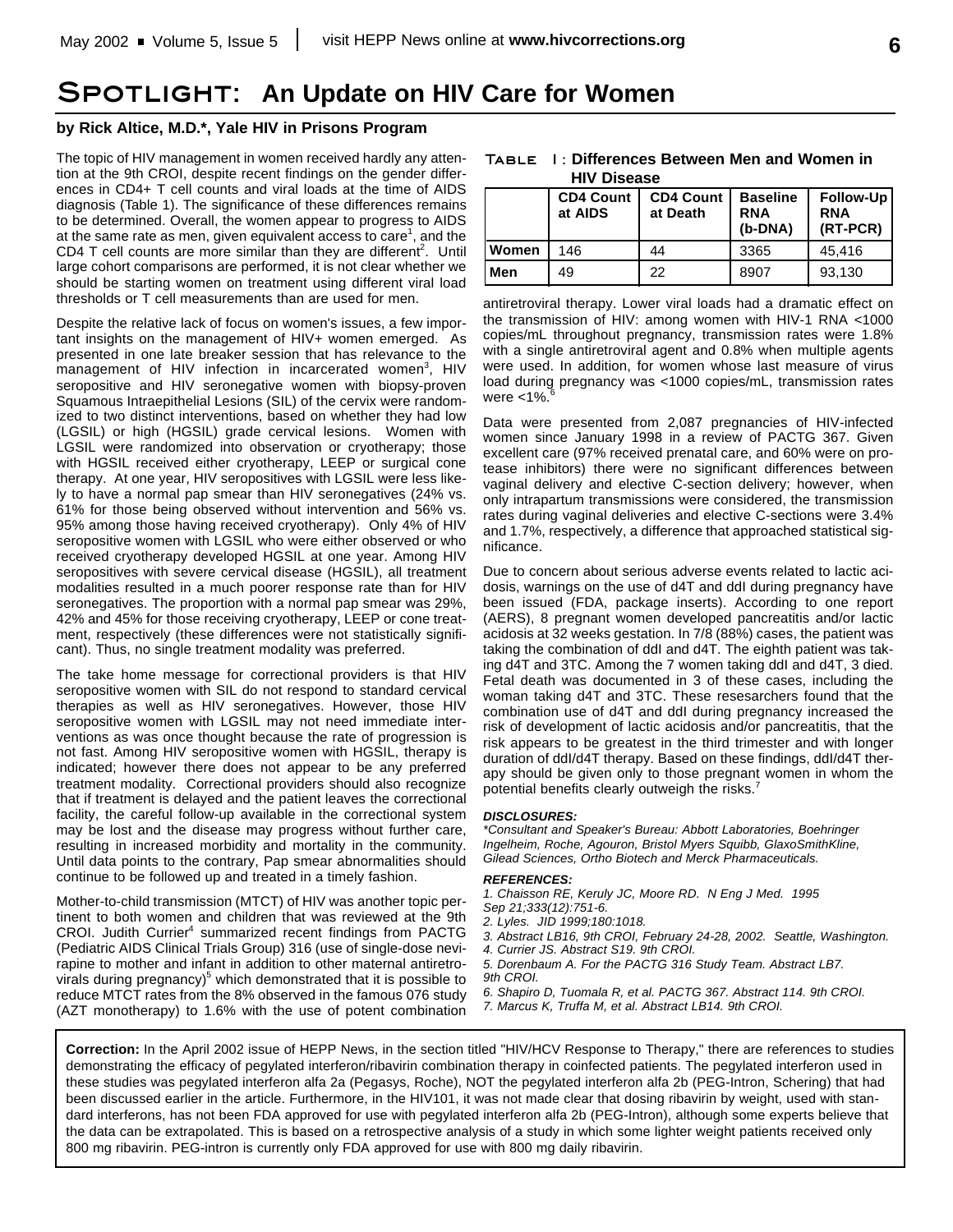$\blacksquare$ 

 $\geq$ <br> $\frac{1}{T}$ 

Γ

# **"Black Box Warnings" For Antiretroviral Medications**

Certain medications are associated with adverse events. Those adverse events that may lead to death or serious injury are often required (by the FDA) to be placed in a prominent box, known as the "black box" on the product insert. Presented here are antiretroviral medications along with their "black box warnings". Note that there may be other toxicities associated with these medications that are listed in the current HHS guidelines, available at http://www.hivatis.org/guidelines/adult/Feb04\_02/AdultGdl.pdf.

| <b>Antiretroviral Drug</b><br>Generic Name (Abbr., Brand name, Mfr.)                                                | <b>Black Box Warnings</b>                                                                                                                                                                                                                                                                                                                                                                                                                                                                                                                                                                                                                                                                                                                                                                                                                                                                                     |  |  |
|---------------------------------------------------------------------------------------------------------------------|---------------------------------------------------------------------------------------------------------------------------------------------------------------------------------------------------------------------------------------------------------------------------------------------------------------------------------------------------------------------------------------------------------------------------------------------------------------------------------------------------------------------------------------------------------------------------------------------------------------------------------------------------------------------------------------------------------------------------------------------------------------------------------------------------------------------------------------------------------------------------------------------------------------|--|--|
| <b>NRTIs (Nucleoside Reverse Transcriptase Inhibitors)</b>                                                          |                                                                                                                                                                                                                                                                                                                                                                                                                                                                                                                                                                                                                                                                                                                                                                                                                                                                                                               |  |  |
| Abacavir (ABC, Ziagen,<br>GlaxoSmithKline [GSK]) or as Trizivir**<br>See HEPP News January 2002,<br>HEPPigram, p. 5 | $\triangleright$ Fatal hypersensitivity reactions:<br>• Signs/Symptoms: fever, skin rash, fatigue, GI and respiratory symptoms<br>• ABC should be discontinued as soon as hypersensitivity is suspected<br>• ABC SHOULD NOT be restarted; If restarted, more severe symptoms will recur<br>within hours and may include life-threatening hypotension and death<br>• ABC sensitivity syndrome should be noted on the patient's chart<br>Note that Trizivir contains ABC and sensitivity to Trizivir should be noted as well<br>$\triangleright$ Lactic acidosis and severe hepatomegaly with steatosis, including fatal cases, have<br>been reported with the use of antiretroviral nucleoside analogues alone or in combination                                                                                                                                                                               |  |  |
| Didanosine (ddl, Videx, Videx-EC,<br>Bristol Myers-Squibb [BMS])                                                    | $\triangleright$ Fatal and nonfatal pancreatitis have occurred with ddl alone or in combination with<br>other antiretroviral agents<br>• ddl should be held if pancreatitis is suspected and should be discontinued if<br>pancreatitis is confirmed<br>> See fatal lactic acidosis above (in abacavir box)<br>> Fatal lactic acidosis has been reported in pregnant women who received a combina-<br>tion of ddl and d4T along with other antiretroviral combinations, therefore, ddl and d4T<br>combination should only be used during pregnancy if the potential benefits clearly out-<br>weigh the potential risks                                                                                                                                                                                                                                                                                         |  |  |
| Lamivudine (3TC, Epivir, GSK) or as<br>Combivir* or Trizivir**                                                      | $\triangleright$ See lactic acidosis above (in abacavir box)                                                                                                                                                                                                                                                                                                                                                                                                                                                                                                                                                                                                                                                                                                                                                                                                                                                  |  |  |
| Stavudine (d4T, Zerit, BMS)                                                                                         | $\triangleright$ See lactic acidosis above (in abacavir box)<br>> See fatal lactic acidosis above (in didanosine box)<br>$\triangleright$ Fatal and non-fatal pancreatitis have occurred when d4T was part of a combination<br>regimen with ddl with or without hydroxyurea<br>> Potentially fatal neuromuscular reaction mimicking Guillain-Barre syndrome has been<br>reported                                                                                                                                                                                                                                                                                                                                                                                                                                                                                                                              |  |  |
| Zidovudine (AZT, Retrovir, GSK) or as<br>Combivir* or Trizivir**                                                    | ≻ AZT may be associated with hematologic toxicities, inluding granulocytopenia and<br>severe anemia, particularly in advanced HIV patients<br>$\triangleright$ Prolonged AZT use has been associated with symptomatic myopathy<br>> See lactic acidosis above (in abacavir box)                                                                                                                                                                                                                                                                                                                                                                                                                                                                                                                                                                                                                               |  |  |
| Nucleotide Reverse Transcriptase Inhibitor                                                                          |                                                                                                                                                                                                                                                                                                                                                                                                                                                                                                                                                                                                                                                                                                                                                                                                                                                                                                               |  |  |
| Tenofovir (TDF, Viread, Gilead)                                                                                     | $\triangleright$ See lactic acidosis above (in abacavir box)                                                                                                                                                                                                                                                                                                                                                                                                                                                                                                                                                                                                                                                                                                                                                                                                                                                  |  |  |
| <b>NNRTIs (Non-Nucleoside Reverse Transcriptase Inhibitors)</b>                                                     |                                                                                                                                                                                                                                                                                                                                                                                                                                                                                                                                                                                                                                                                                                                                                                                                                                                                                                               |  |  |
| Nevirapine (NVP, Viramune,<br>Boehringer-Ingelheim)                                                                 | > Severe, life-threatening hepatotoxicity, including fulminant and cholestatic hepatitis,<br>hepatic necrosis, and hepatic failure. Patients should be advised to seek medical evalua-<br>tion immediately should signs and symptoms of hepatitis occur.<br>▶ Severe, life-threatening, and even fatal skin reactions, including Stevens-Johnson syn-<br>drome, toxic epidermal necrolysis, and hypersensitivity reactions characterized by rash,<br>constitutional findings, and organ dysfunction have occurred with NVP treatment<br>$\triangleright$ Patients should be monitored intensively during the first 12 weeks of NVP therapy to<br>detect potentially life-threatening hepatotoxicity or skin reactions.<br>> A 14-day lead-in period with NVP 200mg daily must be strictly followed.<br>$\triangleright$ NVP should not be restarted after severe hepatic, skin, or hypersensitivity reactions |  |  |
| <b>PIs (Protease Inhibitors)</b>                                                                                    |                                                                                                                                                                                                                                                                                                                                                                                                                                                                                                                                                                                                                                                                                                                                                                                                                                                                                                               |  |  |
| Amprenavir Oral Solution (APV,<br>Agenerase, GSK)                                                                   | $\triangleright$ Because of potential risk of toxicity from large amounts of the excipient propylene gly-<br>col in APV Oral Solution, it is contraindicated in: children < 4 years old; pregnant women;<br>patients with renal or hepatic failure; patients treated with disulfiram or metronidazole<br>$\triangleright$ Oral solution should be used only when APV capsules or other PIs cannot be used                                                                                                                                                                                                                                                                                                                                                                                                                                                                                                     |  |  |
| Ritonavir (RTV, Norvir, Abbott<br>Laboratories)                                                                     | $\triangleright$ Co-administration of RTV with certain medications may result in potentially serious<br>and/or life-threatening adverse events due to effects of RTV on hepatic metabolism of<br>certain drugs                                                                                                                                                                                                                                                                                                                                                                                                                                                                                                                                                                                                                                                                                                |  |  |

Special note: Providers need to note the following combination therapies as dangerous reactions that apply to any of the drugs in the combination form apply to the combination therapy as well: \* Combivir, GSK = Lamivudine + Zidovudine; \*\* Trizivir, GSK = Lamivudine + Zidovudine + Abacavir

The following antiretrovirals have no "black box warnings" (see guidelines for full information on other toxicities): Delavirdine (Resciptor, Pharmacia & Upjohn); Efavirenz (Sustiva, BMS); Indinavir (Crixivan, Merck & Co.); Lopinavir/Ritonavir (Kaletra, Abbott Labs); Nelfinavor (Viracept, Agouron); Saquinavir (Invirase, Fortovase, Hoffman-LaRoche).

*Adapted from: HHS Adult and Adolescent Guidelines, Table 16 (p.49-50).*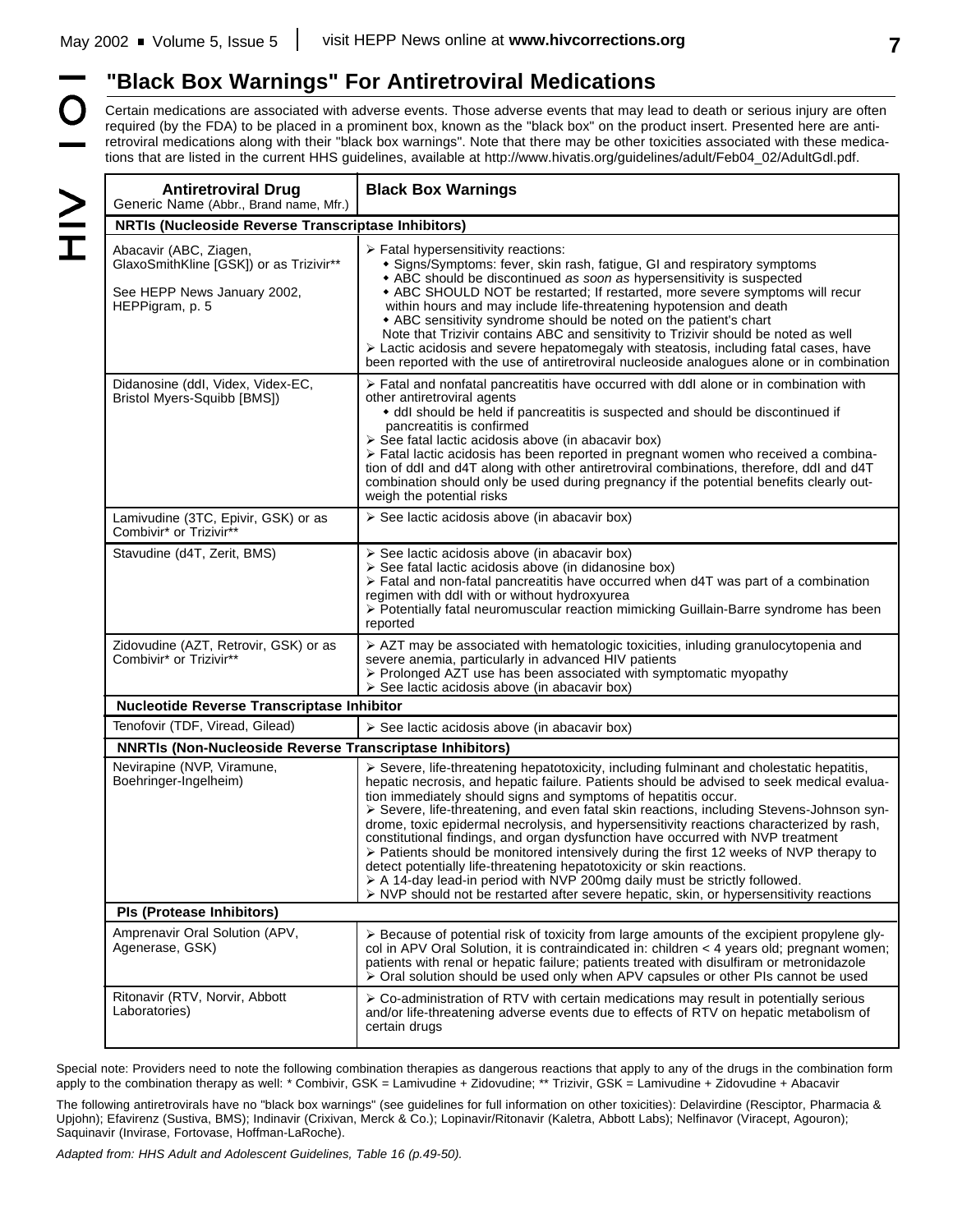# **Save the** DATES

**Sixth Annual HIV Update: Contemporary Issues in Management** *June 6-8, 2002 Boston, Massachusetts* Fee: After April 26: \$595, \$375 Residents and Fellows Call: 617.384.8600 Fax: 617.284.8686 Email: hmscme@hms.harvard.edu Continuing ed. credit available

### **Management of Hepatitis C: 2002**

*June 10-12, 2002 Bethesda, Maryland* Sponsored by the National Institutes of Health (NIH) Fee: None Visit: http://consensus.nih.gov Conference can be viewed via the Internet at http://videocast.nih.gov Call: 301.592.3320 Fax: 301.593.9433 Email: hepc@prospectassoc.com

### **10th National Roundtable for Women in Prison**

*June 20-23, 2002 New York, New York* Fee: After May 15: \$175 Visit: www.wpaonline.org Email: rnelson@wpaonline.org or tkingsley@wpaonline.org

### **XIV International AIDS Conference**

*July 7-12, 2002 Barcelona, Spain* Fee: After May 1: \$1050 (special rates and scholarships available) Visit: www.aids2002.com Email: aids2002.registration@ congrex.se

#### **6th Annual United States Conference on AIDS (USCA)**

*September 19-22, 2002 Anaheim, California* Fee: Before June 14th - \$330 members/ \$400 non-members; before August 23- \$375/\$450 Visit: www.nmac.org/usca2002/ Call: Paul Woods, 202.483.6622 ext. 343 Email: pwoods@nmac.org

# **Inside News**

### **HCV**

## **New Data Shows High SVR For Genotype 1 Patients on Pegylated Interferon (Pegasys)**

*hivandhepatitis.com, 4/18/02, www.easl.ch* At the European Association for the Study of the Liver (EASL) meeting in April, Roche presented data from prospective trials with its new pegylated interferon, Pegasys. Overall (including results from all HCV genotypes), the data showed a sustained virologic response (SVR; see HEPP News, April 2002) rate of 61%; for patients with genotype 1 HCV, (the most common and the hardest to treat) the SVR rate was 51%, the highest SVR for genotype 1 patients seen thus far. These patients received 180 micrograms of Pegasys once per week along with 1000mg (if  $<$ 75kg) or 1200mg (if  $\ge$ 75 kg) of ribavirin per day for 48 weeks. Patients with genotype 2 or 3 who received 180mg of Pegasys once per week along with the lower 800 mg of ribavirin for 24 weeks achieved an SVR of 78%. Roche expects FDA approval of Pegasys later this year.

### **HIV**

### **Tenofovir Increases DDI Levels in Blood** *Bristol-Meyers Squibb Letter to Health Care*

*Professionals, 5/02* A new study on the pharmacokinetics of ddI (Videx, BMS) and tenofovir (Viread, Gilead) has shown that administration of ddI, in the extended formulation or in the capsular form, one hour before tenofovir DF 300 mg QD (both in the fasting state) results in roughly a 40% increase in didanosine exposure relative to the administration of ddI (EC or tablets) 400 mg alone in the fasted state. Furthermore, if the two drugs are co-administered with a light meal, there is an even greater (50 to 60% increase in ddI exposure, tablet and EC, respectively) relative to ddI given alone in the fasting state. The impact of this increase is not clear, but ddI side effects may become more pronounced when ddI is used with tenofovir. Providers are encouraged to monitor patients taking standard doses of ddI and tenofovir for adverse events related to these drugs (see HIV101 for Black Box Warnings).

### **Mandatory Testing Before Release?** *Miami Herald, 4/23/02*

A bill passed by the Florida State legislature and senate would make HIV testing mandatory for all inmates 60 days prior to release. According to the legislation, inmates who test positive for HIV will be provided with a 30-day supply of medications upon release. Some corrections experts believe the legislature has not truly comprehended the price tag for this proposed legislation, as the legislature appropriated slightly more than half of the funds the Department of Corrections requested to cover the cost of the program.

### **HIV Seroprevalence of New York State DOC Inmates Drops Over the Past 12 Years** *Abstract 767-W, 9th CROI*

A study examining HIV infection in New York State correctional facilities found that the seroprevalence among female inmates dropped from 18.8% in 1988 to 13.9% in 2000. Among male inmates, the HIV seroprevalence dropped from 17.6% to 4.7% in the same time period. Injection drug use also decreased from 1988 to 2000, dropping from about 28% for both male and female inmates to 5.8% for male inmates and 14.5% for female inmates. Experts recommend that more prevention services be offered to parolees and jail inmates.

### **Valganciclovir Effective as Induction Therapy for CMV**

### *NEJM 2002; 346 (15): 1119-1126.*

A new study has shown that oral valganciclovir (Valcyte, Roche) is as effective in induction therapy for cytomegalovirus (CMV) as the intravenous ganciclovir traditionally used. Valganciclovir, in its oral form, is more convenient for most patients than an intravenous drug.

### **TB**

### **HEPP TB Article: CDC Communication**

According to the CDC, total numbers of TB cases in the United States have declined 39% since 1992. The decline of TB in corrections has been even greater: there were 588 cases of TB in corrections in 2000, compared with 1065 cases in 1994, a decline of 45%. Furthermore, the case rate of TB in corrections stated on p.2 of the March 2002 issue of HEPP may be overstated as the "% of Population Incarcerated" in Table 1 (p.1) did not take into account those persons incarcerated in local and county facilities, thereby understating the percent of the state population that is incarcerated.

# **Resources & Websites**

### **9th Annual Conferences on Retroviruses and Opportunistic Infections** http://www.retroconference.org/2002/

### **New Bureau of Justice Statistics Report: Prison and Jail Inmates at Midyear 2001**

http://www.ojp.usdoj.gov/bjs/pub/pdf/pjim01.pdf **Correctional Health Care: Guidelines for the**

**Management of an Adequate Delivery System, 2001 Update**

http://www.nicic.org/pubs/2001/017521.htm

**Three Part Report: "Corrections, Inc."** American Radio Works report explores aspects of the correctional industry, listen or read at http://www.americanradioworks.org/features/ corrections/index.html

### **amfAR HIV/AIDS Treatment Directory, 2002 Winter Edition**

Free (incl. shipping); Large quantities available for clinic settings. Contact Gretchen.Schmelz@amfar.org or

call 212.806.1762 **Updated HHS Guidelines for the Use of**

**Antiretrovirals in Pregnant Women** http://www.hivatis.org/guidelines/perinatal/Feb4\_02/ Perin.pdf